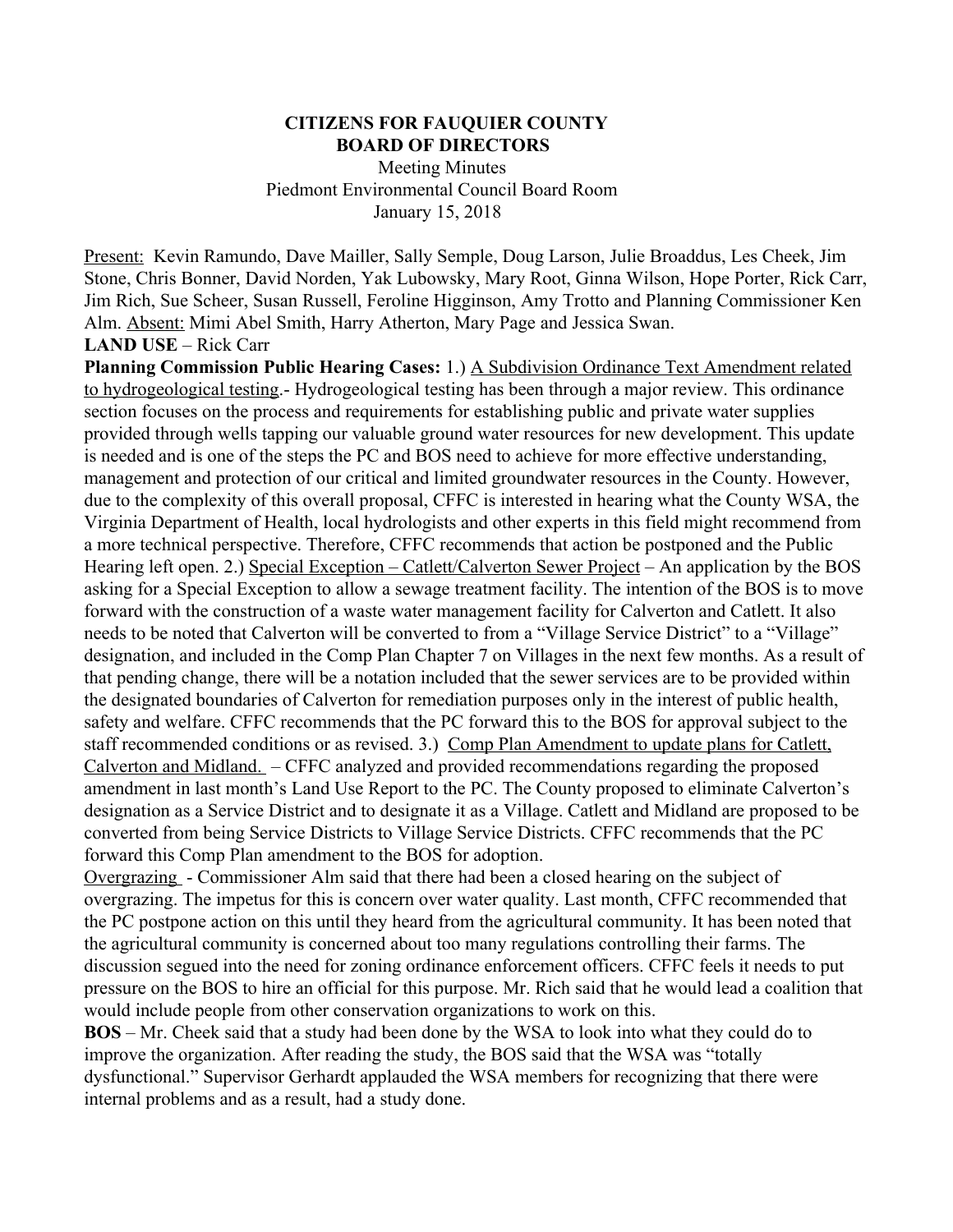## **REGULAR MEETING**

 Mr. Cheek opened the regular session of the Board meeting at 1:00 P.M. The minutes were approved as written and the finance report was accepted. Mr. Cheek asked Ms. Broaddus to reactivate her Task Force on protocol on CFFC protocols for charitable giving.

### Annual Meeting

 Mr. Cheek opened the Annual Meeting. Mr. Bonner, chairman of the nominating committee, listed the slate of nominated officers; Les Cheek for president, Amy Trotto for vice-president and Susan Russell for secretary. All were unanimously approved. The position for treasurer will be determined at a later date. Mr. Cheek thanked Mr. Stone for his years of service as vice-president. The Annual Meeting was adjourned.

Social Media - A committee was appointed to explore the possibility of the organization using social media resources to advance its mission. The committee consists of Ms. Broaddus, Ms. Swan, Mr. Ramundo and Mr. Bonner. They will meet at the Bistro on January 22<sup>nd</sup> at 2:00 P.M.

 $50<sup>th</sup>$  Anniversary – Mr. Lubowsky stated that the group, that has been working on this has a number of great ideas, but many of these ideas cannot come to fruition without the help of other Board members. Ideas on the table are: a photo exhibit of people and places in the County, lectures, or a

pro/anti-development debate. Ms. Higginson suggested creating a plaque naming all the people who have put their land under easement. Mr. Ramundo said that he would call Board members to get their perspective vision on the County's future, then use it as messaging.

Bylaws – Mr. Lubowsky said that he and Ms. Trotto have modernized and updated the CFFC bylaws by adding mechanisms that will give the organization more flexibility while still keeping it conservative. Mr. Cheek asked for a vote of approval of the revised bylaws. Mr. Bonner asked that under Article III, Section 4 the word "publications" be used in place of "a newspaper." The bylaws were approved as amended. Mr. Cheek asked Ms. Russell to include on the Board of Directors' contact list the year that each Board member is up for reelection after an initial one-year term. After that, each Board member serves a three-year term.

### **HISTORIC RESOURCES** – Mary Root

 Ms. Root said that the ARB is undertaking three projects: 1.) redoing Chapter seven of the Comp Plan that deals with villages, 2.) hiring interns to inventory 25 cemeteries in out- of- the- way places and, 3.) with the Planning Commission, rehiring Maral Kalbian to gather historic information on Midland so that the village can apply for placement on the State and National Registers of Historic Places. She announced that Midland is having a Midland History Day on April 14<sup>th</sup>. Ms. Root, along with Mr. Carr, is still working on the future of the Piney Ridge School.

### **COMMUNICATIONS** – Chris Bonner

 Mr. Bonner reported that he plans to have the Monitor ready by the first week of February. He asked Ms. Root to do a story for the publication on the cemetery research. She agreed.

# **TRANSPORTATION** – Jim Stone

Mr. Stone announced that the County Transportation Committee is meeting on Wednesday, January 31<sup>st</sup> at 7:00 P.M. at the Warren Green Building.

The meeting was adjourned at 2:25 P.M.

Respectfully Submitted,